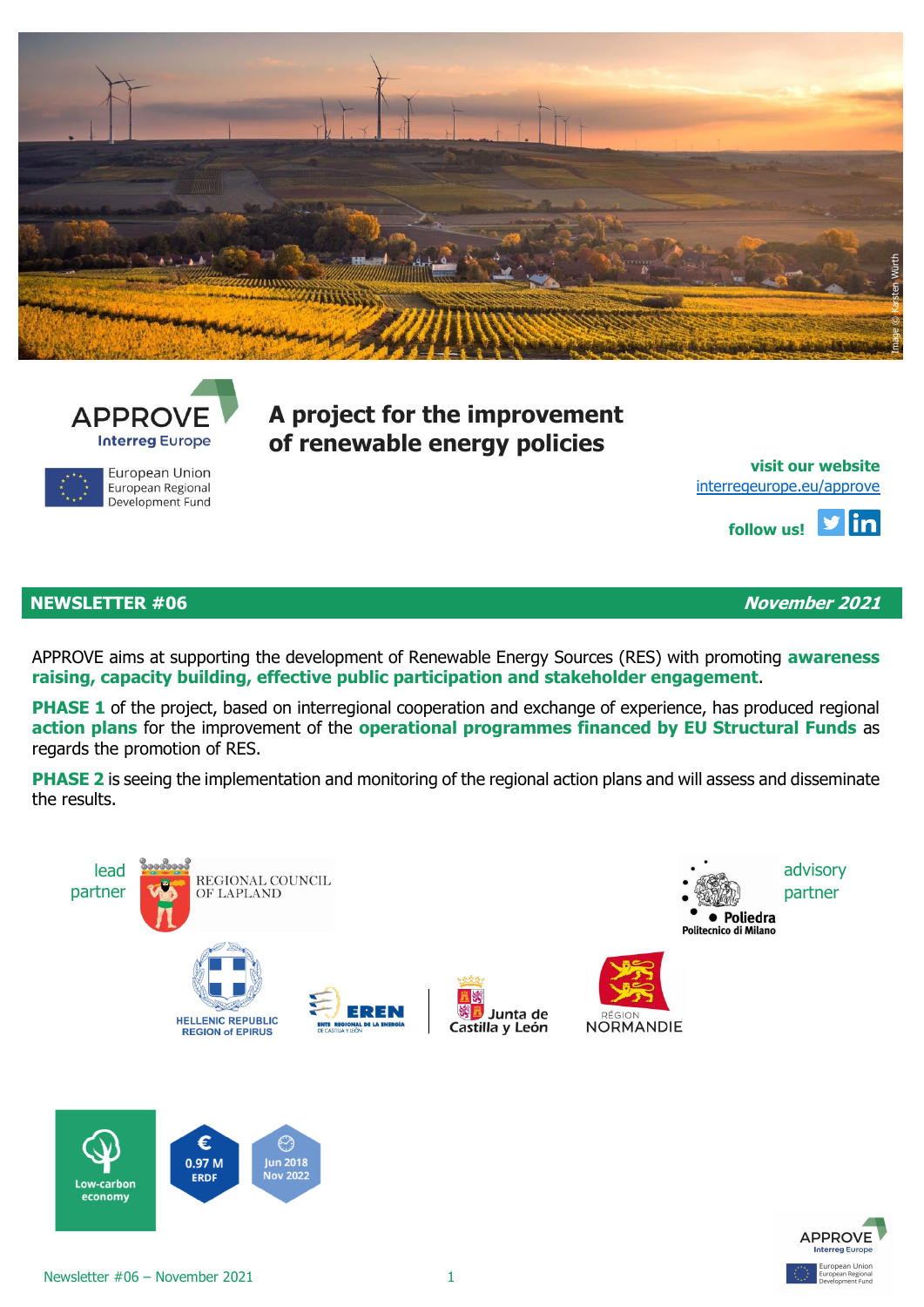### **THE FIFTH APPROVE INTERREGIONAL WORKSHOP**

On February 11, the fifth APPROVE interregional workshop was a great occasion for the project partners and some of their regional stakeholders to update each other about the progress of their preliminary action plans. It was a "peer review workshop", where every partner asked other partners and their stakeholders for advise on specific issues and open questions that need to be addressed in finalizing their action plans.

The objective was to reinforce the interregional exchange in an alternative way, since the COVID-19 situation prevented the partnership to complete their exchange of experience through face-to-face meetings and site visits. Before the workshop every partner had shared with the others an updated draft of the action plan accompanied with a list of questions.

The topics discussed included the representation of indicators to assess the energy transition in Lapland, the involvement of the public in preparing a regional framework for the promotion of citizen energy projects in Normandy, and several points about the good practices that inspired the action plan of Castilla y Leon.



#### **REGIONAL ACTION PLANS**

The APPROVE territorial partners have finalised their action plans, which aim at improving their ERDF operational programmes and further regional policy instruments. Here is an overview.

The **Lapland**'s action plan concerns a monitoring system for the renewal of district heating in the framework of the regional Just Transition Plan, and on the promotion of public-private co-development in the next Finnish operation programme.

**Epirus** has modified a call in order to increase the installation of photovoltaic panels and integrate them with the realisation of chargers for electrovehicles, and will explore the opportunity of developing a small scale network of biogas plants in the next programming period.

**Normandy** is working on initiatives for the involvement of citizens in energy projects and on the definition of improved criteria and a protocol about the environmental and participatory aspects for biogas projects.

The action plan of **Castilla y León** (available also in Spanish) focuses on the integration of the concepts of participatory ownership or funding, cooperation between rural entities, and links between educational institutions and renewable energy installations in several policy instruments.



download the Regional Action Plans [here](https://www.interregeurope.eu/approve/news/news-article/12983/approve-regional-action-plans-now-available/)